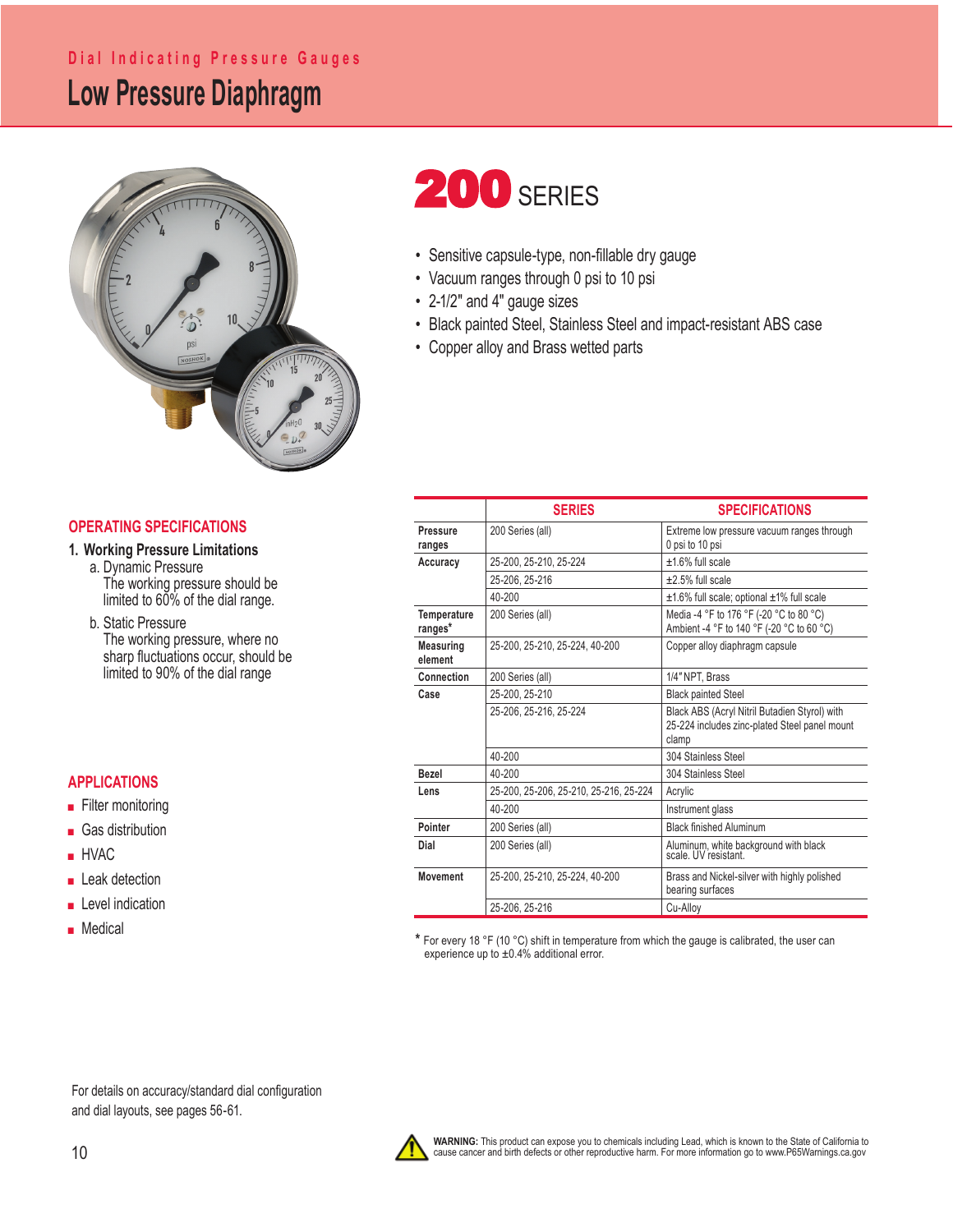| <b>ORDERING INFORMATION</b>      |             |                                                                               |            |                                                                           |             |                                                                                                                                      |                 |                                    |  |  |
|----------------------------------|-------------|-------------------------------------------------------------------------------|------------|---------------------------------------------------------------------------|-------------|--------------------------------------------------------------------------------------------------------------------------------------|-----------------|------------------------------------|--|--|
| <b>GAUGE SIZES</b>               |             | $25$ $2 - 1/2$ "                                                              | 40 4"      |                                                                           |             |                                                                                                                                      |                 |                                    |  |  |
| <b>CASE TYPES</b>                | 200         | Steel, bottom connection (304SS for 4")                                       |            |                                                                           |             | 224 ABS, panel mount                                                                                                                 |                 |                                    |  |  |
|                                  | 210         | Steel, back connection                                                        |            |                                                                           |             | 234 Gas pressure test kit**                                                                                                          |                 |                                    |  |  |
| <b>PRESSURE</b><br><b>RANGES</b> |             | 15 in H <sub>2</sub> O Vac -15 in H <sub>2</sub> O to 0 in H <sub>2</sub> O   |            | 100 in H <sub>2</sub> O 0 in H <sub>2</sub> O to 100 in H <sub>2</sub> O  |             | <b>100 oz/in<sup>2</sup></b> 0 oz/in <sup>2</sup> to 100 oz/in <sup>2</sup>                                                          |                 | 60 mbar 0 mbar to 60 mbar          |  |  |
|                                  |             | 30 in H <sub>2</sub> O Vac -30 in H <sub>2</sub> O to 0 in H <sub>2</sub> O   |            | 160 in H <sub>2</sub> O 0 in H <sub>2</sub> O to 160 in H <sub>2</sub> O  |             | <b>160 oz/in<sup>2</sup></b> 0 oz/in <sup>2</sup> to 160 oz/in <sup>2</sup>                                                          |                 | 100 mbar 0 mbar to 100 mbar        |  |  |
|                                  |             | 60 in H <sub>2</sub> O Vac $-60$ in H <sub>2</sub> O to 0 in H <sub>2</sub> O |            | 200 in H <sub>2</sub> O 0 in H <sub>2</sub> O to 200 in H <sub>2</sub> O  |             | 20 oz/in <sup>2</sup> /inH <sub>2</sub> O $\,$ 0 oz/in <sup>2</sup> /inH <sub>2</sub> O to 20 oz/in <sup>2</sup> /inH <sub>2</sub> O |                 | <b>160 mbar</b> 0 mbar to 160 mbar |  |  |
|                                  |             | 100 in H <sub>2</sub> O Vac -100 in H <sub>2</sub> O to 0 in H <sub>2</sub> O |            | <b>10 oz/in<sup>2</sup></b> 0 oz/in <sup>2</sup> to 10 oz/in <sup>2</sup> |             | 32 oz/in <sup>2</sup> /inH <sub>2</sub> O 0 oz/in <sup>2</sup> /inH <sub>2</sub> O to 32 oz/in <sup>2</sup> /inH <sub>2</sub> O      |                 | 250 mbar 0 mbar to 250 mbar        |  |  |
|                                  |             | 10 in H <sub>2</sub> O 0 in H <sub>2</sub> O to 10 in H <sub>2</sub> O        |            | 15 oz/in <sup>2</sup> 0 oz/in <sup>2</sup> to 15 oz/in <sup>2</sup>       |             | 3 psi 0 psi to 3 psi                                                                                                                 |                 | 400 mbar 0 mbar to 400 mbar        |  |  |
|                                  |             | 15 in H <sub>2</sub> O 0 in H <sub>2</sub> O to 15 in H <sub>2</sub> O        |            | <b>30 oz/in<sup>2</sup></b> 0 oz/in <sup>2</sup> to 30 oz/in <sup>2</sup> |             | 5 psi 0 psi to 5 psi                                                                                                                 |                 | 600 mbar 0 mbar to 600 mbar        |  |  |
|                                  |             | 30 inH <sub>2</sub> O 0 inH <sub>2</sub> O to 30 inH <sub>2</sub> O           |            | 35 oz/in <sup>2</sup> 0 oz/in <sup>2</sup> to 35 oz/in <sup>2</sup>       |             | 10 psi 0 psi to 10 psi                                                                                                               |                 |                                    |  |  |
|                                  |             | 60 in H <sub>2</sub> O 0 in H <sub>2</sub> O to 60 in H <sub>2</sub> O        |            | 60 $oz/in^2$ 0 $oz/in^2$ to 60 $oz/in^2$                                  |             | 40 mbar 0 mbar to 40 mbar                                                                                                            |                 |                                    |  |  |
| <b>CONNECTION SIZE</b>           |             | 1/4 1/4" NPT                                                                  |            |                                                                           |             |                                                                                                                                      |                 |                                    |  |  |
| <b>OPTIONS</b>                   |             | <b>BLRF</b> Black Rear Flange                                                 |            | <b>GL</b> Glass Lens*                                                     | <b>OP</b>   | <b>Over Pressure Protection</b>                                                                                                      |                 | <b>CCR</b> Chrome Cover Ring       |  |  |
|                                  |             | <b>SSRF</b> 304SS Rear Flange                                                 |            | <b>SG</b> Safety Glass Lens*                                              | <b>SSBU</b> | Stainless Steel Bezel & U-Clamp                                                                                                      | LM .            | Laser Marking                      |  |  |
|                                  | <b>BLFF</b> | Black Front Flange***                                                         |            | <b>PL</b> Acrylic Lens                                                    | <b>BBU</b>  | Black Bezel & U-Clamp                                                                                                                | ST              | <b>Stainless Steel Tagging</b>     |  |  |
|                                  | <b>SSFF</b> | 304SS Front Flange                                                            |            | <b>RL</b> Recalibrator Lens                                               | <b>BCR</b>  | <b>Black Cover Ring</b>                                                                                                              | BP <sub>3</sub> | Brass Press Fit Orifice 0.3 mm     |  |  |
|                                  | <b>CFF</b>  | Chrome Front Flange***                                                        | <b>SP</b>  | <b>Red Set Pointer</b>                                                    | <b>SSCR</b> | <b>Stainless Steel Cover Ring</b>                                                                                                    | BT3             | Brass Threaded Orifice 0.3 mm      |  |  |
|                                  |             | <b>SSC</b> Stainless Steel Case                                               | <b>MIP</b> | Maximum Indicating Pointer                                                |             |                                                                                                                                      |                 |                                    |  |  |

Please consult your local NOSHOK Distributor or NOSHOK, Inc. for availability and delivery information.

NOTE: Refer to 200 Series Options & Accessories chart on page 51 for availability by part number.

\* A Steel, Stainless or chrome cover ring must be additionally ordered when lenses other than acrylic are utilized on all 200 Series \*\* Only available in 2-1/2" size, 20 oz/35 inH<sub>2</sub>O

\*\*\* Not available on 25-200 model



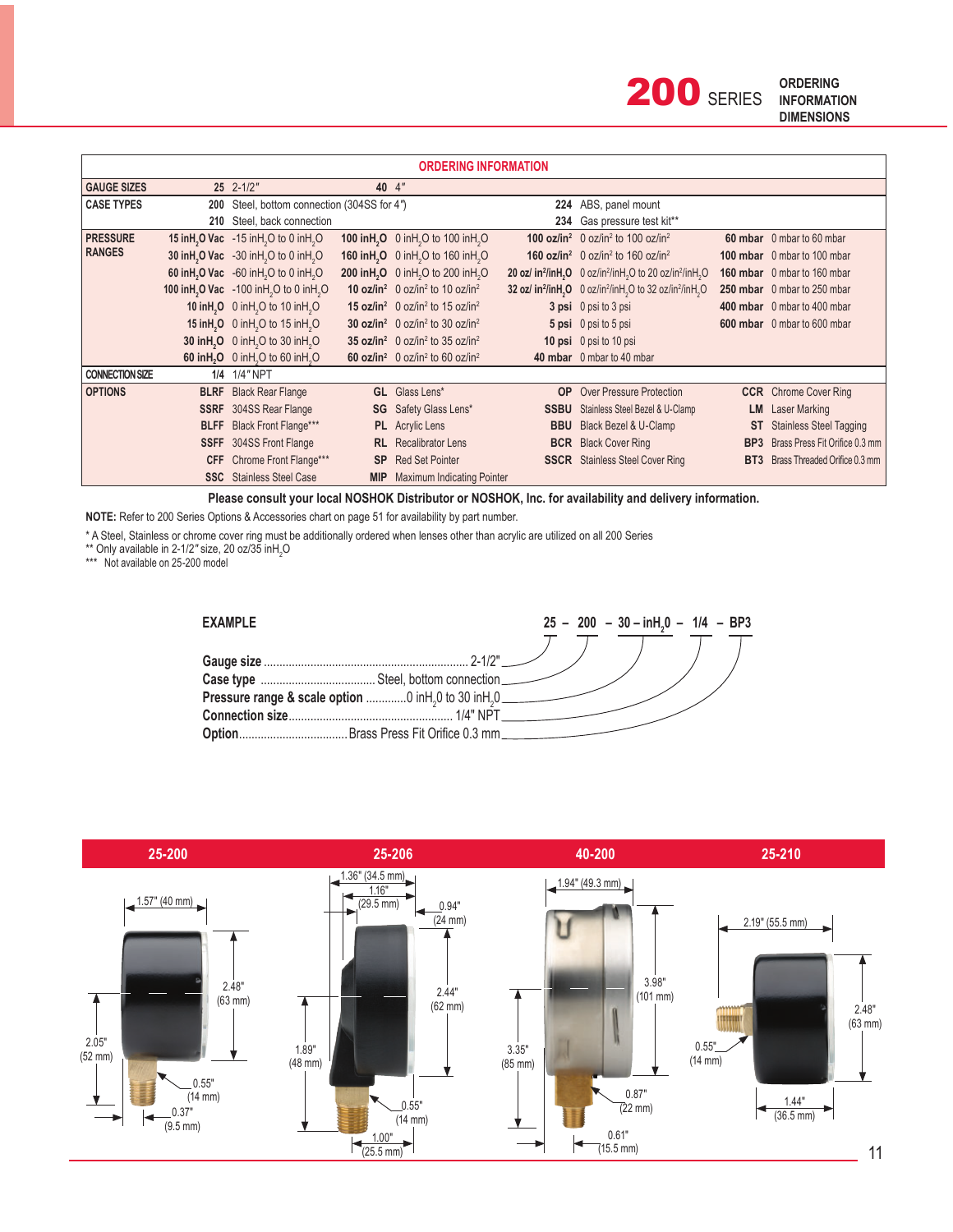## **Dial Indicating Pressure Gauges**

## **Dimensions**

 **25-216 25-210 Front Flange**



**25-200 Rear Flange**





**40-200 Rear Flange**